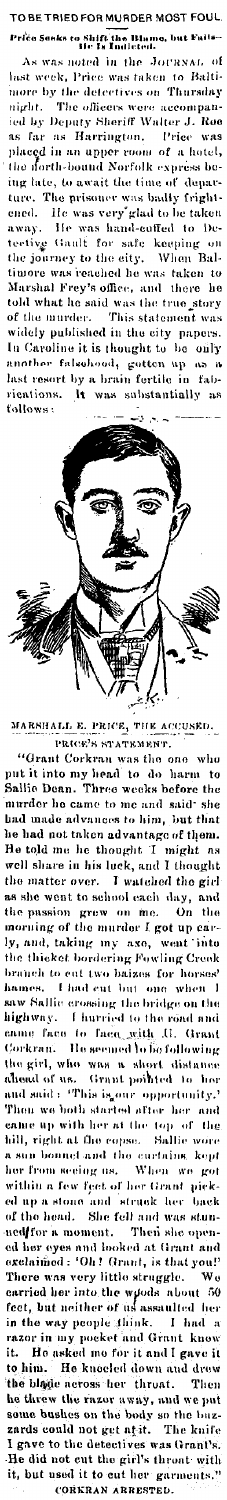## CORKRAN ARRESTED.

After hearing this statement Messrs. Scibold and Gault returned to Caroline Friday pight. At II<br>o'clock they arrived at Mr. William H. Deen's house. During that night<br>Deputy Sheriff W. J. Roe and 'Special Deputy W. F. Murphy guarded the house of Price in Harmony to see that nothing was removed. The next morning the officers searched again the dwelling in quest of something said to have been wanted, The grounds where the murder was committed were revisited and the stone. with which it is alleged little Sallie Dean was struck on the side of the head, was recovered at the exact snot named by the prisoner. The other article, the "same," was not found, it is stated. They then drove to the house of Solomon Corkran, which is only two or three hundred yards from the seame of the nurrder. They found Grant, who very willingly accompanied them. Mr. William H. Deen brought the party to Denton. After a stay of a few minutes at the State's Attorney's office, the datactives and Carkran ware driven to Ridgely, where they took the afternoon train. About this time Corkran was informed that he was to face Price. He then realized the seriousness of the charge -made against him.

Corkran has been feaching school for several years, and is a young fellow of very quiet disposition, thoughtful and studious. He was a member of the coroner's jury. The people about the neighborhood of Harmony, where he was raised, were greatly incensed at the charge made by Price, and denunciation of the prisoner was ceneral.

**FACES HIS ACCUSER.** 

On his arrival in Baltimore Corkran was closeted with the marshal for almost an hour Saturday night. He was then escorted to the police central station. In an upper room of the station his meeting with his accuser was to take place. First, the charges were taken to Price and read to him, and he was asked if he was still willing to make these<br>charges, and he said he was. He was then led into the room where